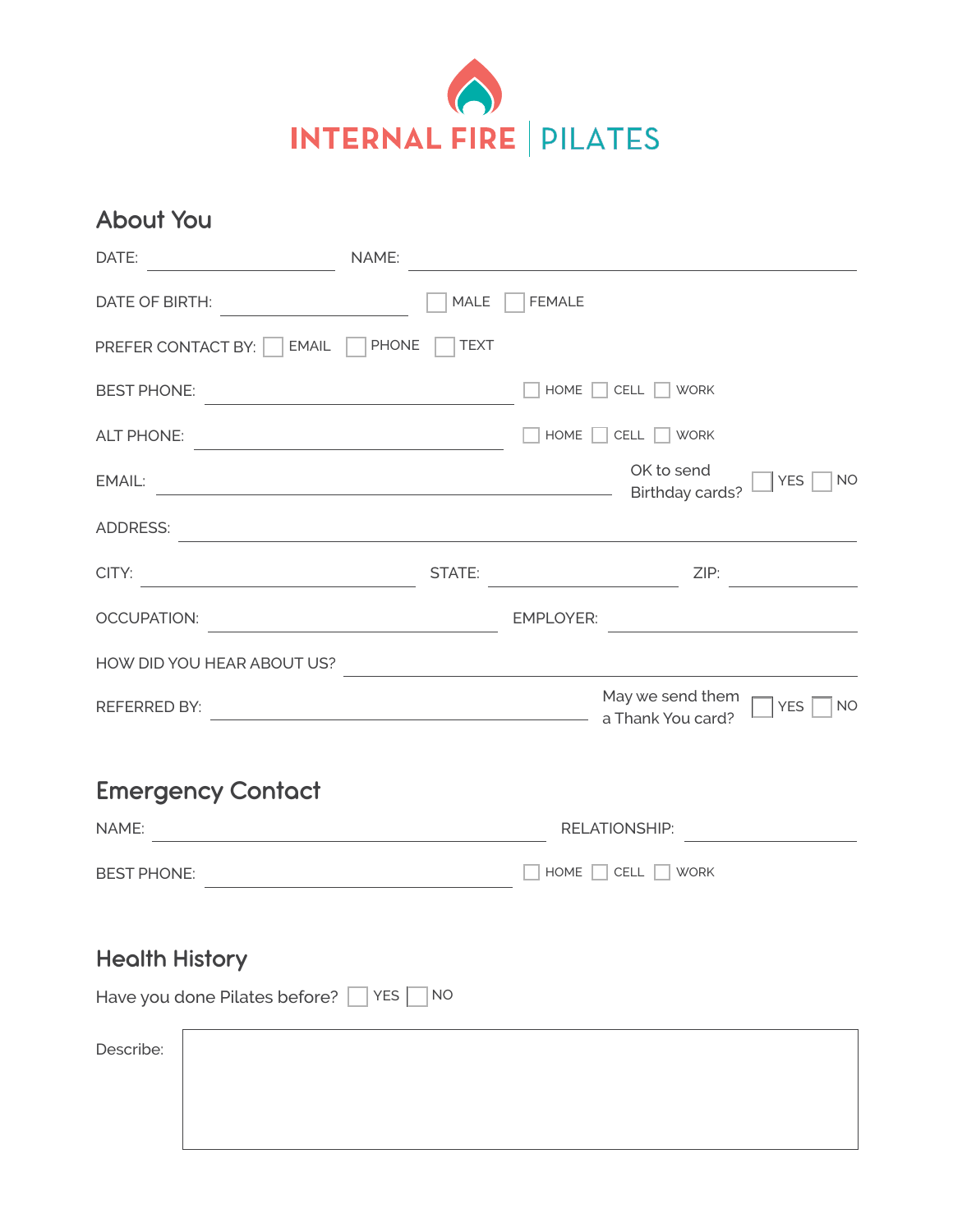Specifially, what are your physical goals?

What other type of movement exercise or sports do you participate in?

What is your previous history of exercise/movement?

|                                                                                      | Do you have any current or previous injuries? | <b>NO</b><br><b>YES</b> |  |  |
|--------------------------------------------------------------------------------------|-----------------------------------------------|-------------------------|--|--|
| Please<br>describe<br>if yes:                                                        |                                               |                         |  |  |
| Are you currently under medical or therapeutic treatment?<br><b>NO</b><br><b>YES</b> |                                               |                         |  |  |
| Please<br>describe<br>if yes:                                                        |                                               |                         |  |  |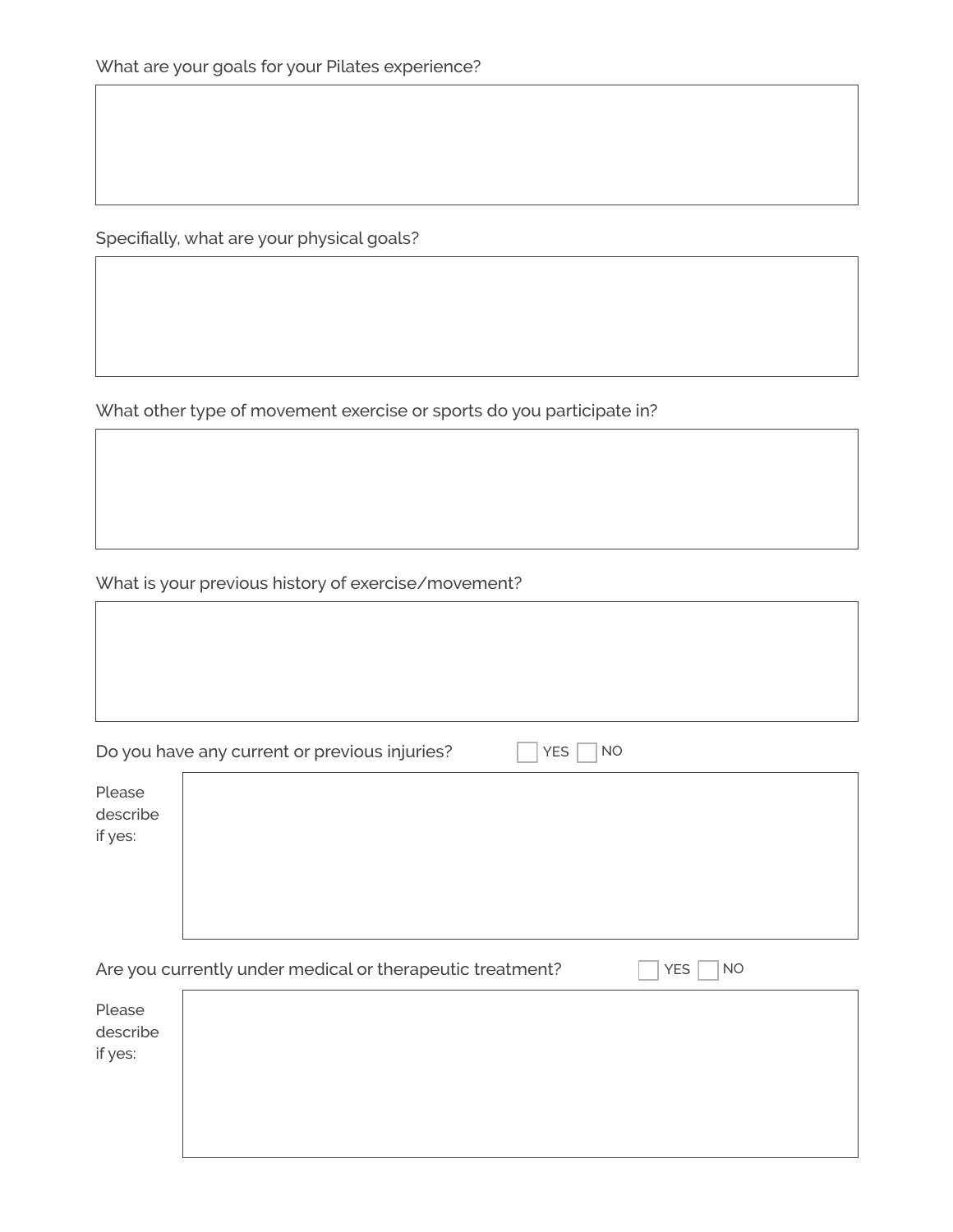Is there anything else about your current health or health history that I should be aware of?

| We are an Instructor Training Facility.<br>Are you open to having your sessions observed by Teachers in Training?                                                                                      | <b>NO</b><br><b>YES</b> |
|--------------------------------------------------------------------------------------------------------------------------------------------------------------------------------------------------------|-------------------------|
| Are you interested in our Pilates Education Lab teacher training program<br>and/or other educational opportunities?"                                                                                   | <b>YES</b><br><b>NO</b> |
| <b>Physical Activity Readiness</b>                                                                                                                                                                     |                         |
| Has your doctor ever said you have a heart condition?                                                                                                                                                  | <b>YES</b><br><b>NO</b> |
| Do you often feel faint or have spells of severe dizziness?                                                                                                                                            | <b>NO</b><br><b>YES</b> |
| Do you regularly experience numbness or tingling anywhere in your body?                                                                                                                                | <b>YES</b><br><b>NO</b> |
| Has your doctor ever said your blood pressure was too high, or do you have<br>any other pressure related condition such as glaucoma?                                                                   | <b>YES</b><br><b>NO</b> |
| Has you doctor ever told you that you have a bone or joint problem, such<br>as arthritis, osteoporosis, or other condition that has been aggravated by<br>exercise or might be made worse by exercise? | <b>YES</b><br><b>NO</b> |
| Is there a good physical reason not mentioned here why you should not<br>follow an activity program even if you wanted to?                                                                             | <b>YES</b><br><b>NO</b> |
| Are you over the age of 65 and not accustomed to vigorous exercise?                                                                                                                                    | <b>NO</b><br><b>YES</b> |
| <b>NO</b><br><b>YES</b><br>Are you pregnant?                                                                                                                                                           |                         |
| If yes, what is your due date?                                                                                                                                                                         |                         |

## **Studio Policies - 24 Hour Cancellation Policy**

Your time is reserved exclusively for you. There is a 24-hour cancellation policy that applies to all classes, duets, trios and private sessions. If you do not cancel a minimum of 24 hours prior to your session, you will be charged the full fee. This policy applies for any reason, including illness.

If you arrive early, feel free to wait on the chairs provided. You may also roll out, stretch or use the Foot Corrector/Toe Corrector. Please just give priority to the teachers and clients in session.

Filtered water is provided for you in the gym.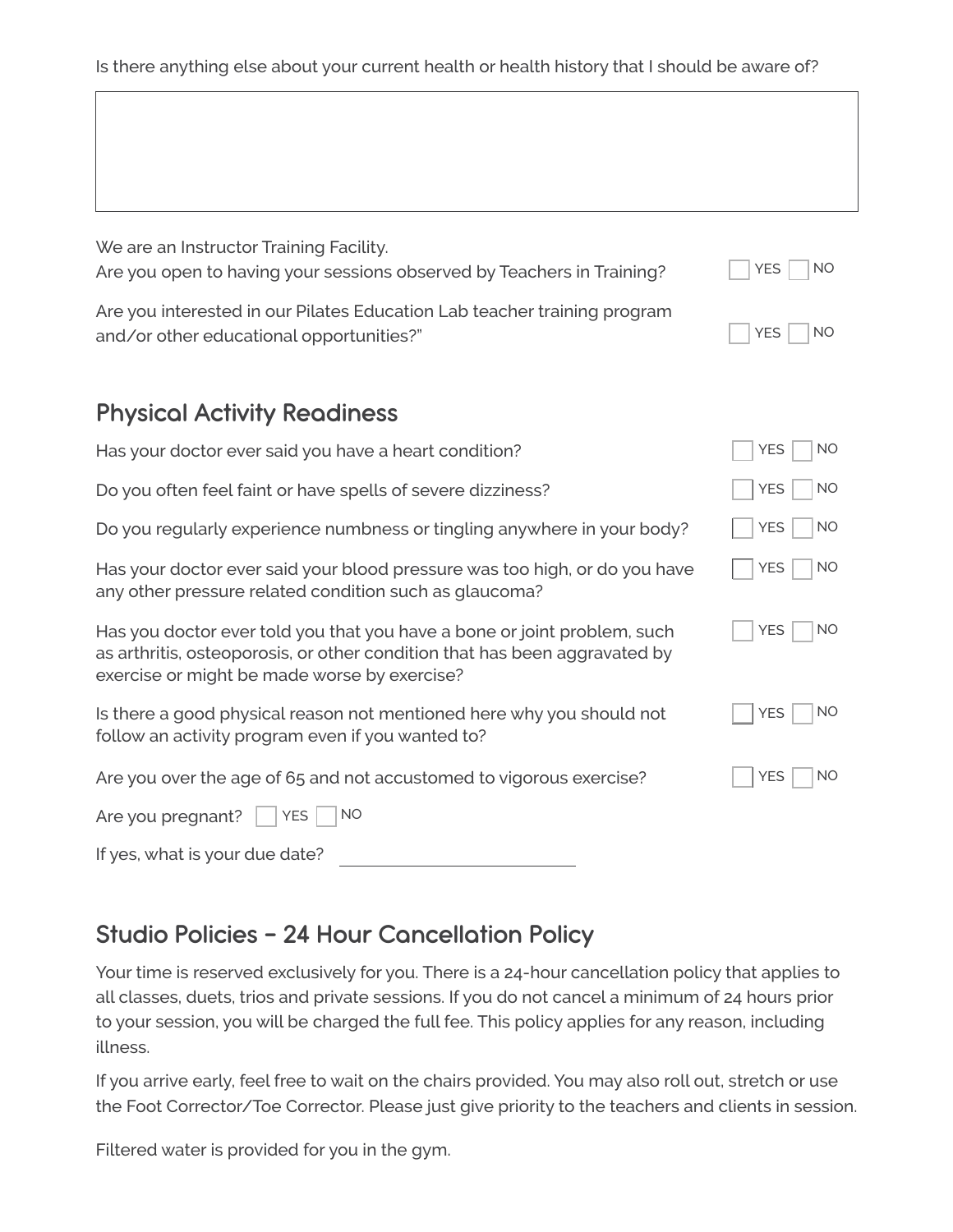Please do not wait in the Ultimate Fitness Gym and please do not use their equipment while you wait (including treadmills, cycles, etc.)

Please wipe down your equipment at the end of your session.

Please use cubbies for your belongings and turn cell phones off.

## **Rates**

Please refer to our website (internalfirepilates.com) or our app for current rates. We'll also be glad to give you a printed schedule, which includes our current rates.

I agree to adhere to the studio policies and am aware of the risks and the 24 hour studio cancellation policy.

SIGNATURE DATE